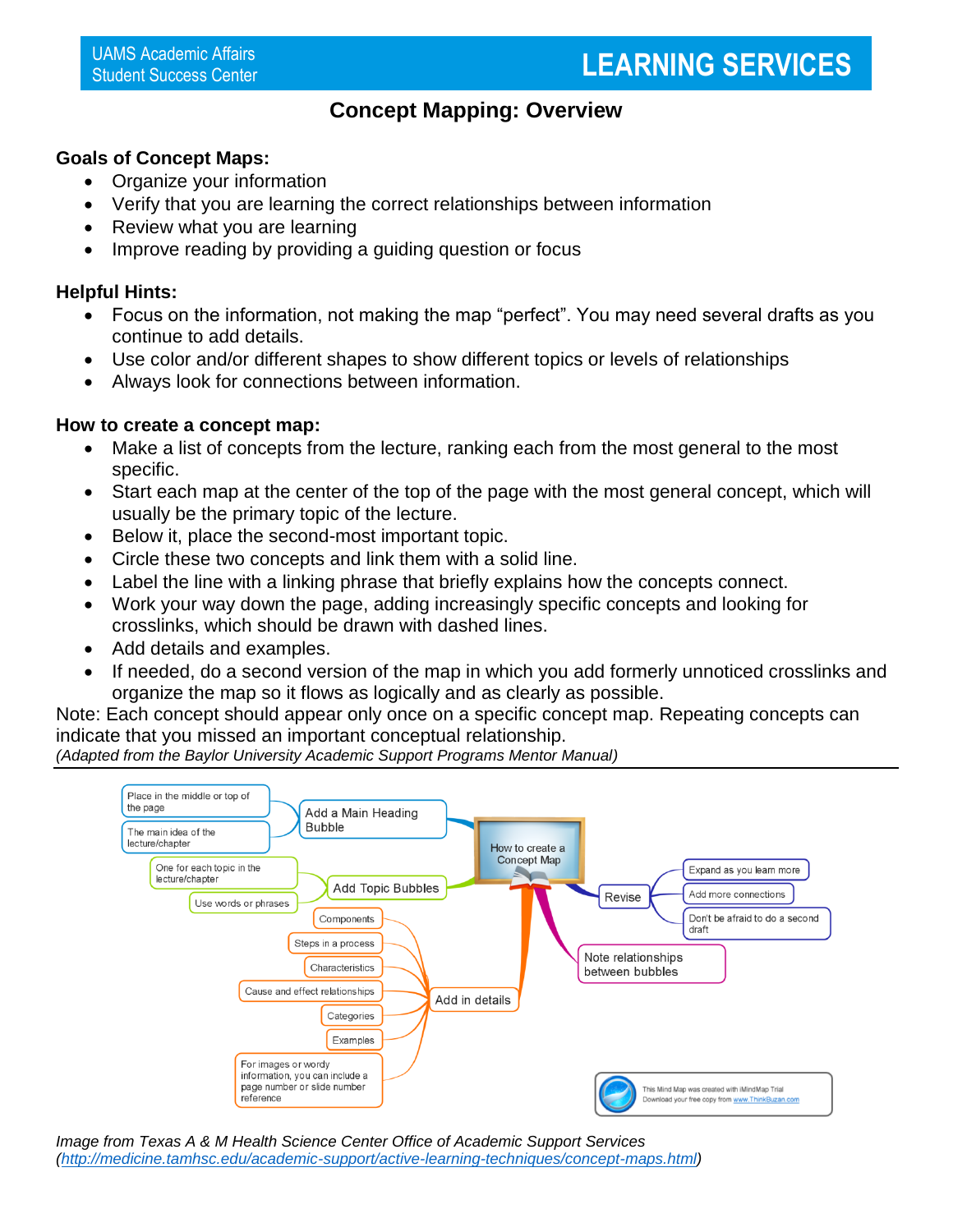## **LEARNING SERVICES**

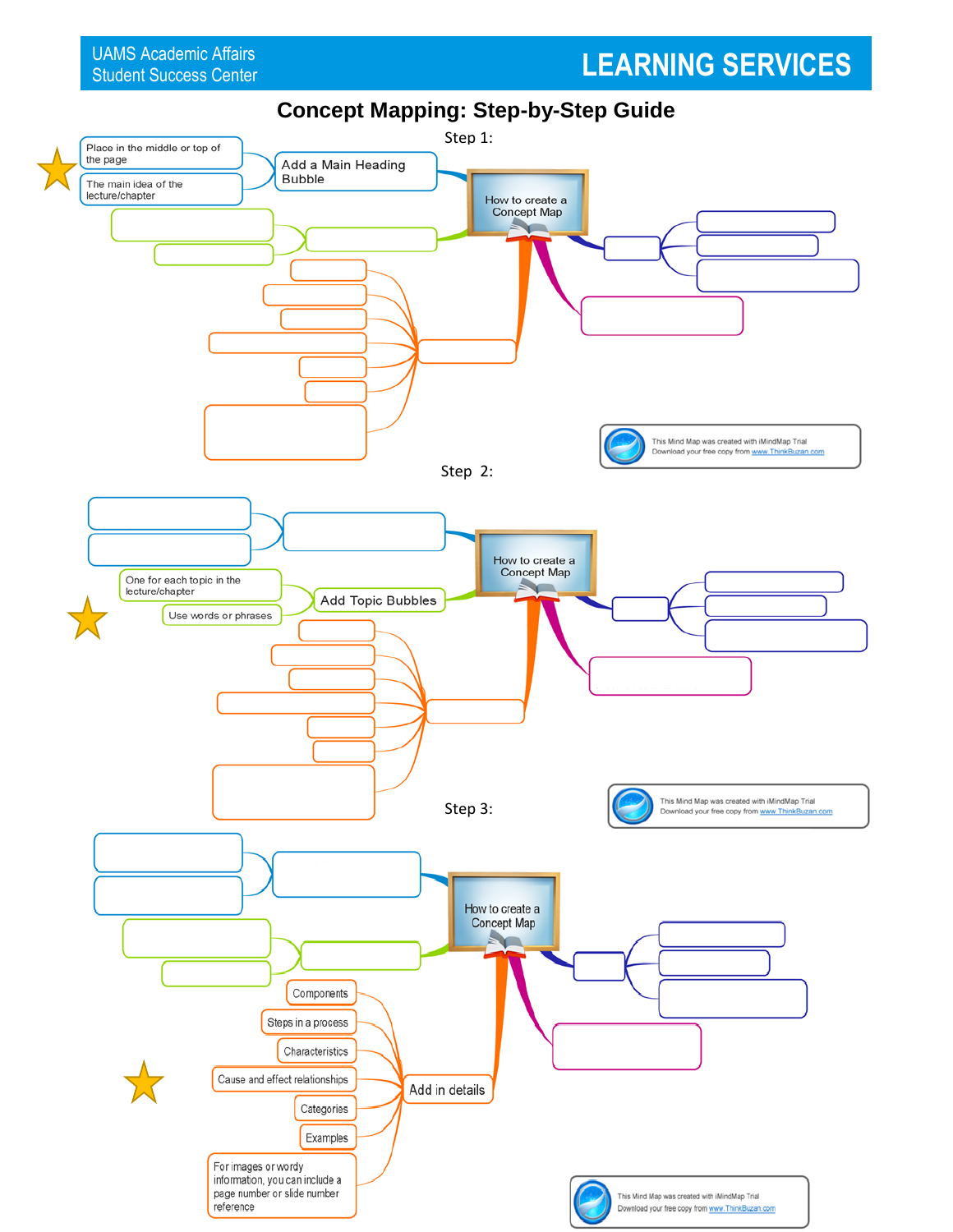# **LEARNING SERVICES**



Step 5: